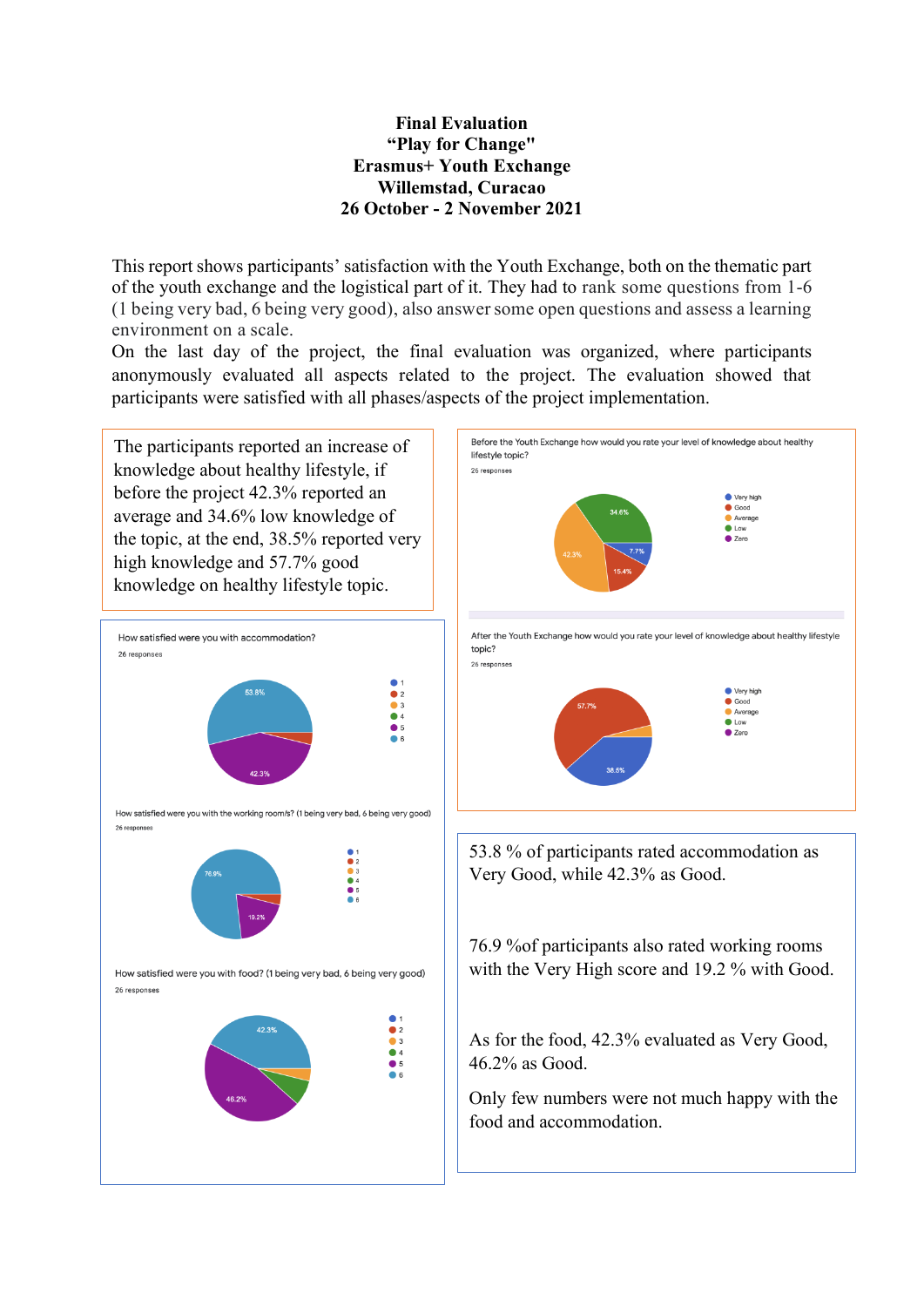### 65.4 % of participants were very much satisfied with the preparation of the Youth Exchange. As for the the most important and useful programme part(ss), participants named: What was for you the most important and useful programme part(s)? How satisfied were you during the preparation of the youth exchange (communication with organisers, logistic support, etc.). 26 responses (1 being very bad, 6 being very good) 26 responses I really learnt many interesting facts about how to leave more healthy and how to promote healthy living

01<br>02<br>03<br>04<br>05

All parts of the project was very useful, even preparation of the project was very interesting for me.

There are many unhealthy lyfestyle habits which destry our bodies and leaving healthy is not actually difficult, not that expensive

Understanding the myths about healthy and unhealthy lifestyle aspects

among my friends and family members.

Each part was very interesting and balanced. I would still highlight that the most important was a communication with others from other countries, we got lifelong friends and memories

The most amazing was the methods we used, I realized that we can actually learn by fun-activities (theatre performance, team discussions, games).

The programme was very well-planned, we had. time for everything. Little bit more time in Curacao would have been much better to learn better the local island and people and their traditions

# For the question what I learned from the Youth Exchange, participants replied:

What I have learned from this youth exchange is...

#### 26 responses

It is our responsibility to make our communities better

That there is a balance needed in everything, even in exercise - we should not over-exercise. For the best results in everything, we should find a balance. I also learned that Erasmus plus has more projects for youth, including volunteering in your country or abroad

That we can volunteer in other country for 1 years within Erasmus projects, that healthy lifestyle consists many aspects and among them are eating, sleeping, exercising, mental calmnesss etc.

It is always possible to quit unhealthy lyfestyle habits, even if you are a consumer for many years (alcohol, drugs, tobacco) and it is our responsibility to give a good example to our friends and peers on how to leave healthy.

1. Many things we know from our past generations about food, are myths, not always though. 2. The sport activities are not only a physical exercise, but it is socialization and social learning rpocess too. 3. We need balance in all aspects of healthy lifestyle - nothing too much is good. 4. Many interesting historical facts about Georgia and Curacao, which I would never know if I would not meet these excellent peoople in here

Erasmus is huge and has many other projects, which I want to be part of. I also learned the aspects of healthy lifestyle and how to use them in daily life. I learned the myths about eating and exercising, which are widely spread in our societies. I also learned that each person is an example for others, that's why we have responsibility not only on our actions and choices but for our surroundings as well

That amazing people live in all parts of the world, no matter color, age, ethnicity

I learned about healthy life and during the sessions I understood how many unhealthy habits I have without knowing it before. Now i know how to address it and at elast I will try to improve my health condition.

How to live more healthy and how to promote healthy life among others. I also learned about Erasmus volunteering in other countries, which I would love to do in future, maybe in Finland or Georgia.

Living healthy is not difficult and not expensive. Many apps. exist that can also help in planing our daily life to live healthier. Mental health is a part of the healthy lifestyle and that we have to pay more attantion to our mental health, especially during covid pandemic